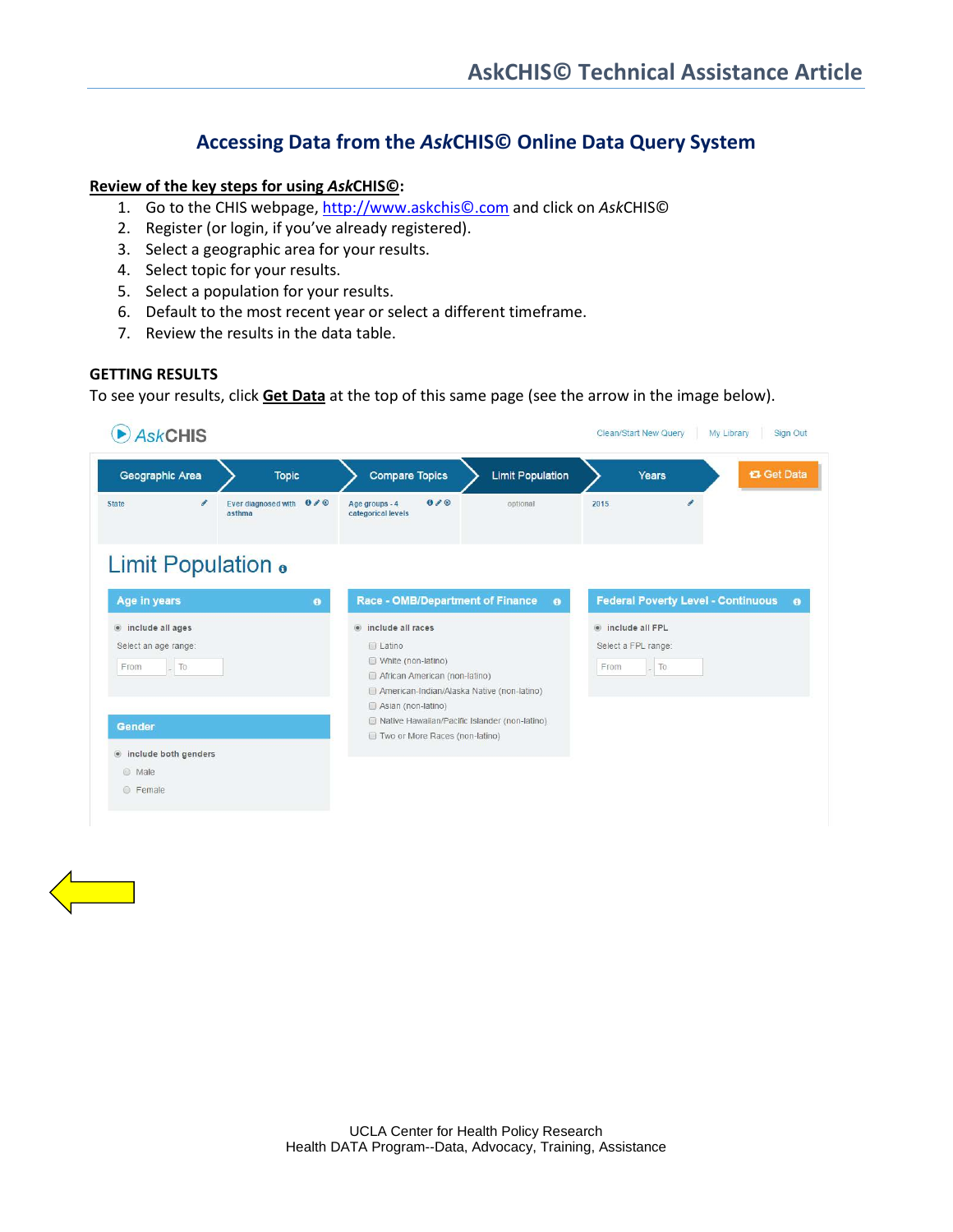A result page will generate with a two-way table displayed. For example, what percentage of females in California has been diagnosed with asthma? (See the arrow in the image shot below).

| Geographic Area            | <b>Topic</b>                                     |                                       | <b>Compare Topics</b>                 | <b>Limit Population</b>               |                                       | Years                                  |                      | <b>t3 Get Data</b>           |  |
|----------------------------|--------------------------------------------------|---------------------------------------|---------------------------------------|---------------------------------------|---------------------------------------|----------------------------------------|----------------------|------------------------------|--|
| o<br><b>State</b>          | Ever diagnosed with $0 \nearrow \odot$<br>asthma | Age groups - 4<br>categorical levels  | 0/0                                   | Gender (Female)                       | $\bullet$<br>2015                     | v                                      |                      |                              |  |
| <b>t</b> your Data Results |                                                  |                                       |                                       |                                       |                                       |                                        |                      | ⊖<br>$\boldsymbol{\epsilon}$ |  |
| Data<br>Charts             | Trends                                           |                                       |                                       |                                       |                                       |                                        | <b>Email Results</b> | <b>Print</b><br>Export       |  |
|                            |                                                  |                                       |                                       |                                       |                                       | Compare Geography -                    |                      | Adjust layout -              |  |
|                            |                                                  |                                       |                                       |                                       |                                       |                                        |                      | M                            |  |
|                            |                                                  |                                       |                                       | Age groups - 4 categorical levels     |                                       |                                        |                      |                              |  |
|                            | Ever diagnosed with asthma                       | Child $(0-11)$ $\div$                 | Adolescent (12-17) ≑                  | Adult (18-64) ≑                       | Senior $(65+)$ $\div$                 | $All \Leftrightarrow$                  |                      |                              |  |
|                            | Has asthma                                       | 10.6%<br>$(6.0 - 15.1)$<br>291.000    | 19.7%<br>$(8.8 - 30.6)$<br>284,000    | 17.4%<br>$(15.6 - 19.1)$<br>2,094,000 | 17.0%<br>$(11.9 - 22.1)$<br>477,000   | 16.5%<br>$(14.6 - 18.4)$<br>3,146,000  |                      |                              |  |
|                            | Does not have asthma                             | 89.4%<br>$(84.9 - 94.0)$<br>2.464.000 | 80.3%<br>$(69.4 - 91.2)$<br>1.161.000 | 82.6%<br>$(80.9 - 84.4)$<br>9.971.000 | 83.0%<br>$(77.9 - 88.1)$<br>2.325.000 | 83.5%<br>$(81.6 - 85.4)$<br>15,922,000 |                      |                              |  |
|                            | Total                                            | 100.0%<br>2,755,000                   | 100.0%<br>1,445,000                   | 100.0%<br>12,065,000                  | 100.0%<br>2,802,000                   | 100.0%<br>19,068,000                   |                      |                              |  |

#### **Introduction to One-Way Tables:**

### **What are they?**

- The term one-way table refers to a table that organizes the data in a way that is easy to understand.
- The table provides the answer to a data query that only focuses on <u>one health topic or characteristic</u>.
- These are also known as univariate tables.

### **What do they look like?**

One-way tables have several components:

- One variable (known in *Ask*CHIS© as **Topic**), and
- **The demographic factors that define the population of interest (known in AskCHIS© as** Population**).**

Here is an example of a query that produces a one-way table: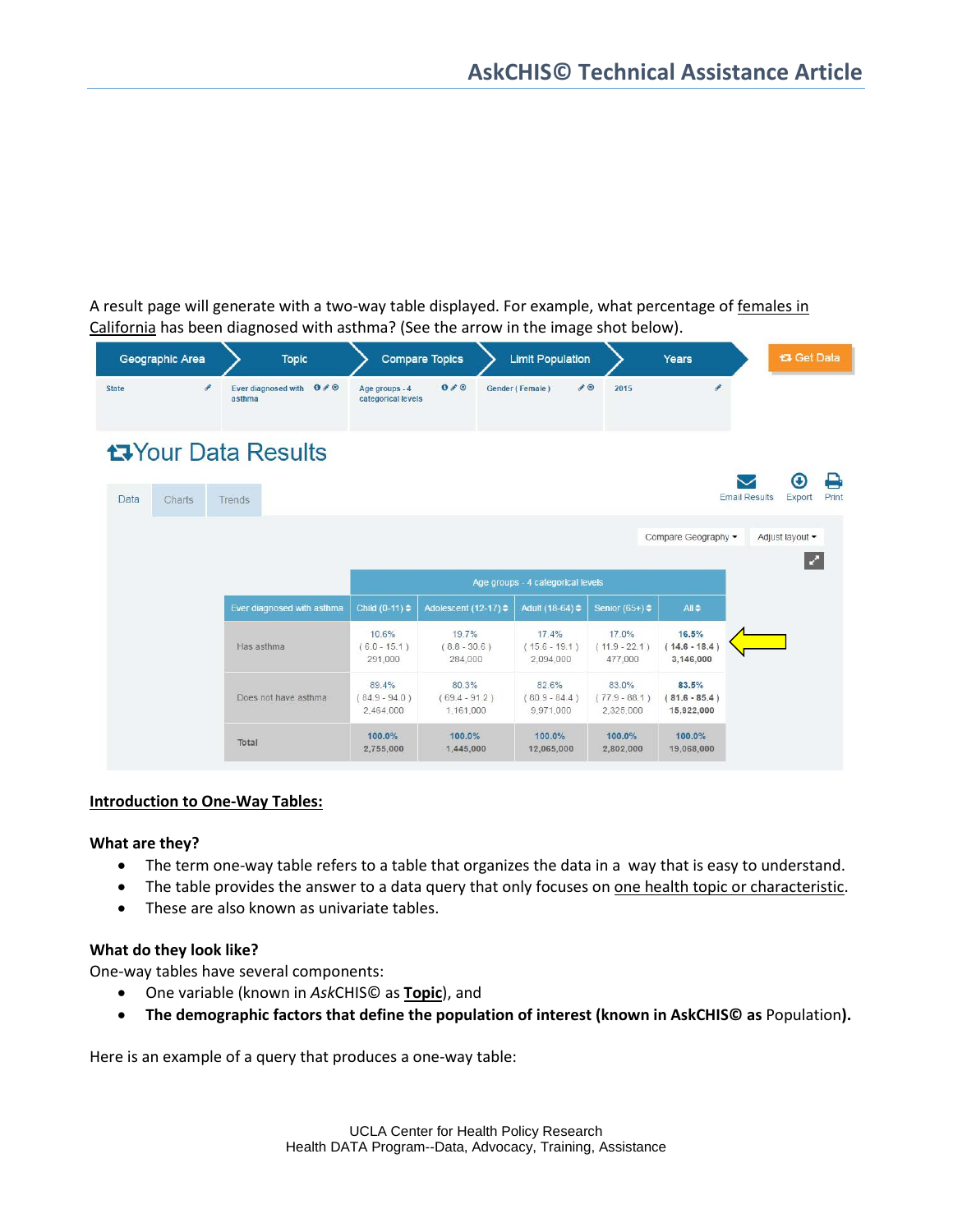• *How many young adults in California (or what percentage) have health insurance?*

This is a one-way analysis because only one variable (health insurance) is required to obtain the statistic, that is, the percentage of young adults in California with health insurance.

#### **When are they used?**

One-way tables are used when a person is interested in answering a broad question, such as, "*How many people have a certain characteristic?"*

#### **What types of data do they provide?**

In *Ask*CHIS©, one-way data tables provide percentages, population estimates and confidence intervals.

Now we'll practice a simple query using a previously created data query as a guide. Our results will be a oneway table. As the trainer leads you through the steps, you can make selections for **Geography**, **Topic** and **Population** that relate to your work and interests. (See Example 1 on the next page.) After this exercise, you will have additional time to practice queries for one-way tables.

### **Discussion Questions:**

Try to interpret your findings.

- What do these results mean?
- What population(s) was included in the results? Describe the population by:
	- $\triangleright$  Geographic region
	- $\triangleright$  Age
	- Gender
	- $\triangleright$  Income, and/or
	- $\triangleright$  Race / ethnicity (as needed)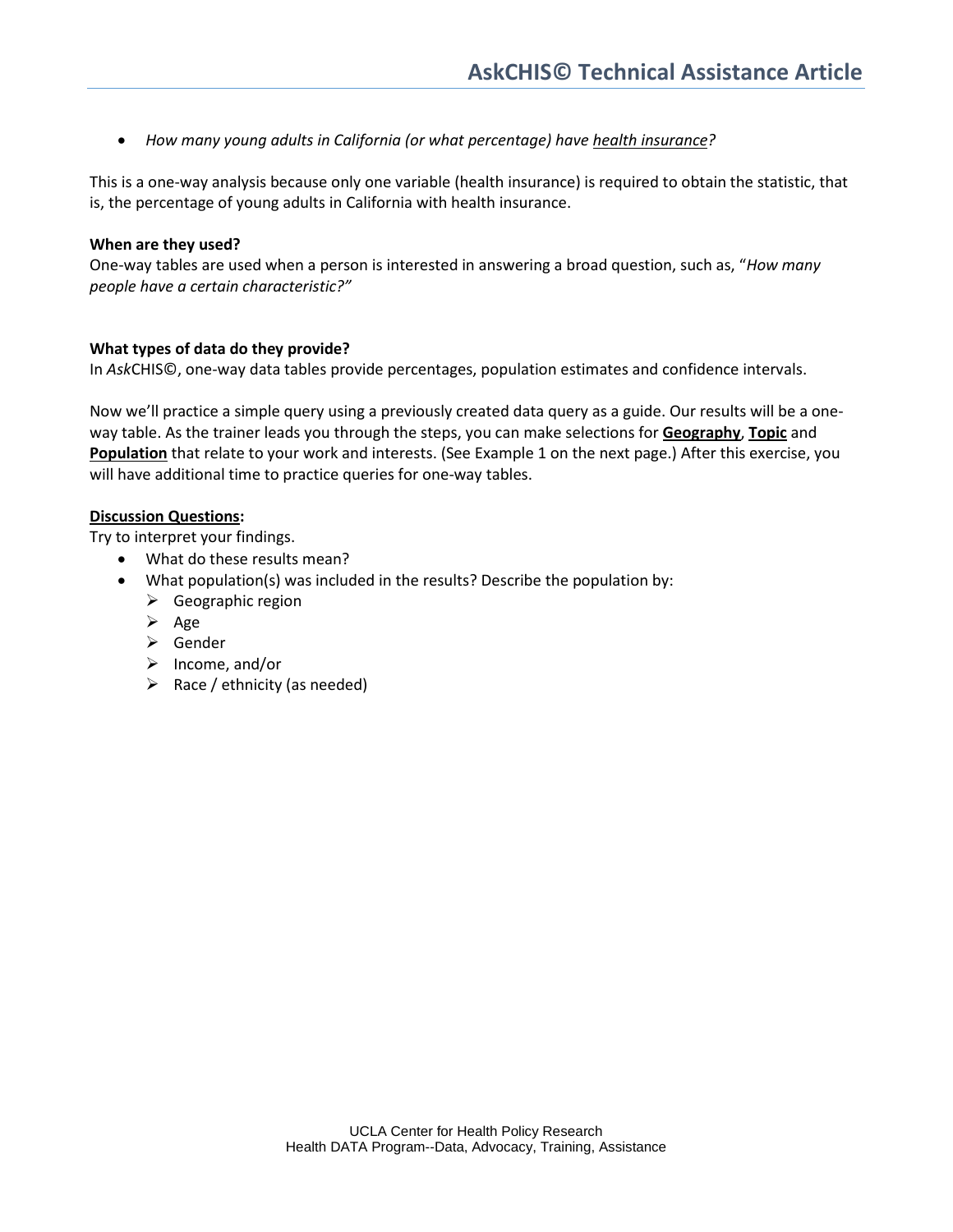| Geographic Area                             | <b>Topic</b>                    | <b>Compare Topics</b>                         | <b>Limit Population</b>                                   |      | Years               | t3 Get Data                                       |
|---------------------------------------------|---------------------------------|-----------------------------------------------|-----------------------------------------------------------|------|---------------------|---------------------------------------------------|
| $\mathscr{E}$<br><b>State</b>               | 0/0<br><b>Currently insured</b> | optional                                      | Age in years (18 - 24) $\mathscr{O}$                      | 2015 | v                   |                                                   |
| <b>t</b> your Data Results                  |                                 |                                               |                                                           |      |                     |                                                   |
| Data<br>Charts                              | <b>Trends</b>                   |                                               |                                                           |      |                     | ₿<br>o<br><b>Email Results</b><br>Print<br>Export |
|                                             |                                 |                                               |                                                           |      | Compare Geography v | Adjust layout ~                                   |
|                                             |                                 |                                               |                                                           |      |                     | Z                                                 |
|                                             |                                 | <b>Currently insured</b><br>Currently insured | All $\triangleq$<br>86.6%<br>$(83.2 - 90.0)$<br>3,225,000 |      |                     |                                                   |
|                                             |                                 | Not currently insured                         | 13.4%<br>$(10.0 - 16.8)$<br>499,000                       |      |                     |                                                   |
|                                             |                                 | <b>Total</b>                                  | 100.0%<br>3,724,000                                       |      |                     |                                                   |
| * statistically unstable                    |                                 |                                               |                                                           |      |                     |                                                   |
| 95% confidence intervals displayed in table |                                 |                                               |                                                           |      |                     |                                                   |

**Note:** On the results page we can clearly see all selected criteria listed in the top portion of the screen (See the arrow in the image above).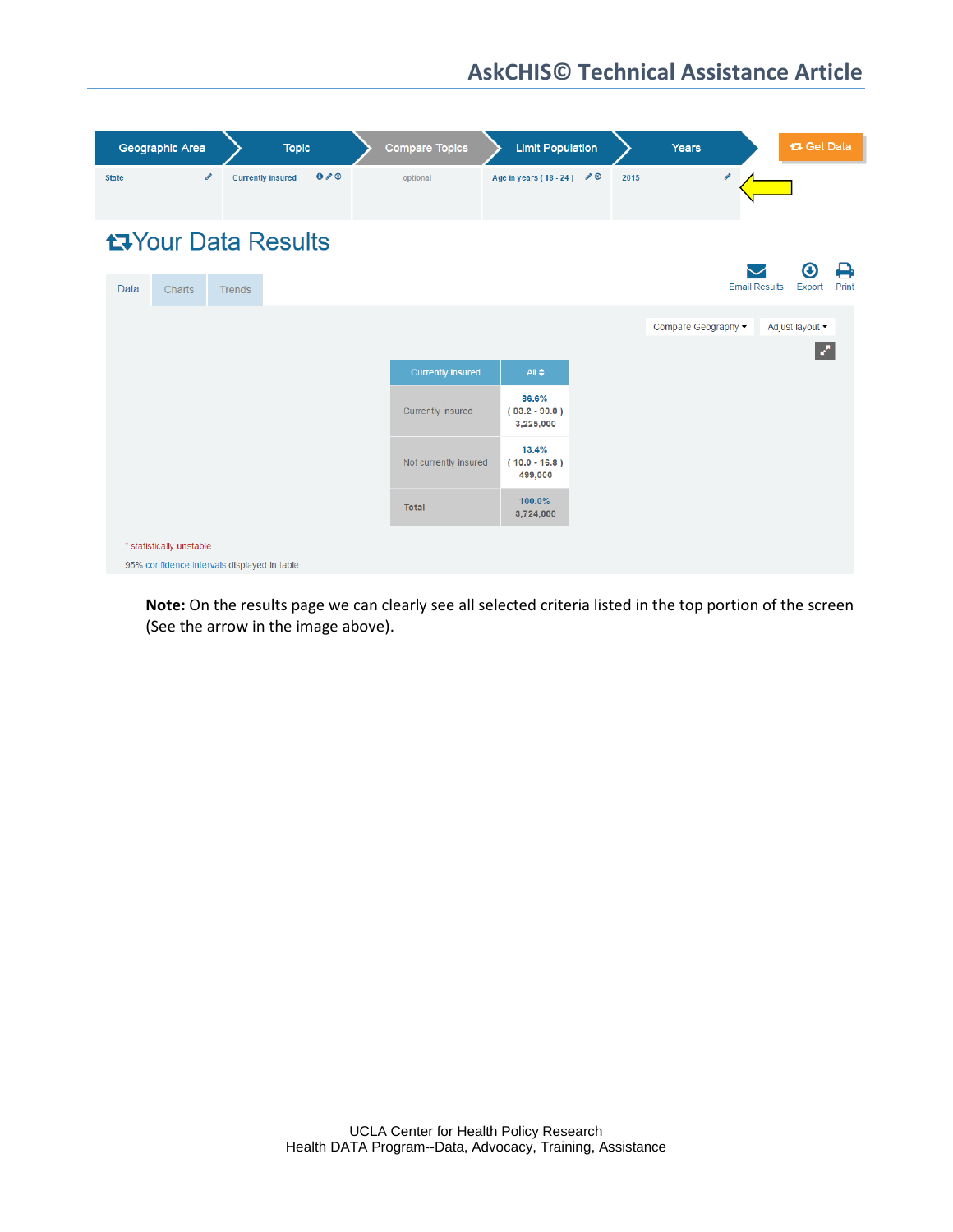# **Interpretation of Data Results – Example 1**

- In 2015, 86.6 percent of adults in California ages 18–24 had health insurance.
- In 2015, 13.4 percent of adults in California ages 18–24 did not have health insurance.

## **Introduction to Two-Way Tables:**

### **What are they?**

- Two-way tables build on the analysis conducted earlier. They answer more complex questions because two variables (rather than one) are being analyzed.
- **Two-way tables are also known as bivariate tables.**

## **What do they look like?**

- A two-way query is made up of two variables (a **Topic** and a **Compare Topic** variable that you will use for comparison) plus the demographic factors that define the population.
- Two-way tables differ from one-way tables because they add a second variable to the analysis. When using *Ask*CHIS© the **Compare Topic** option is provided to make it easy to create a two-way table.

# **Here are a few examples:**

- We might ask, *"Does the percent of uninsured adults differ between those with diabetes and those without?"*
	- This query allows us to explore two *Ask*CHIS© variables at the same time. The two-way results table will allow us to look at the distribution of uninsured among diabetic and non-diabetic adults.
- We might ask, *"Does the percentage of adults diagnosed with heart disease differ between normal weight and obese adults?"*
	- $\triangleright$  This query allows us to explore two AskCHIS© variables at the same time. The two-way results table will allow us to look at the distribution of heart disease diagnosis across weight categories.

### **When are they used?**

Two-way tables are used when a person is interested in finding out how one *Ask*CHIS© variable (such as current insurance) is distributed across the levels of a second variable (such as income).